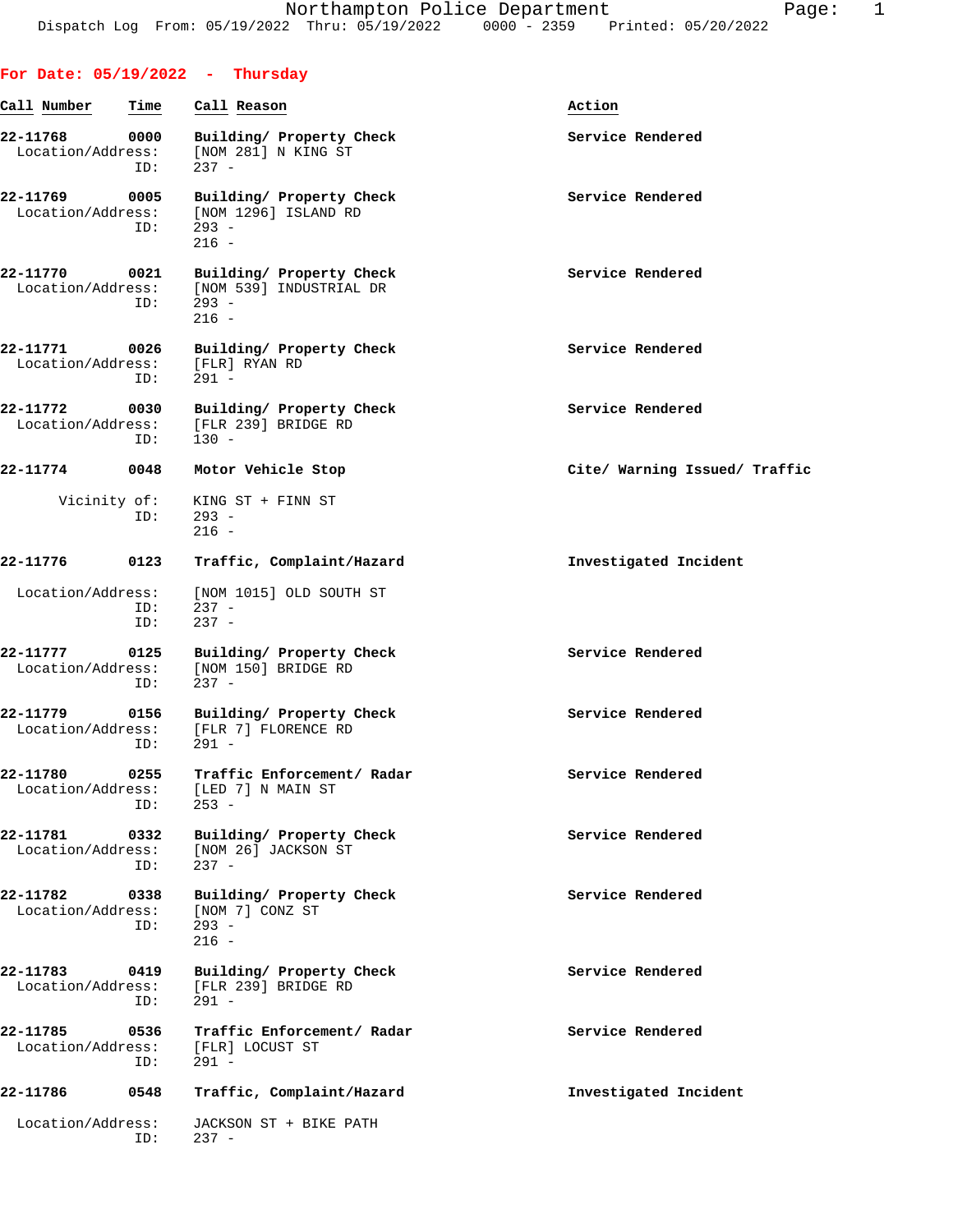| $293 -$<br>ID:<br>$216 -$<br>$291 -$<br>ID:                                                                     | 2<br>Page:<br>Dispatch Log From: 05/19/2022 Thru: 05/19/2022 0000 - 2359 Printed: 05/20/2022 |
|-----------------------------------------------------------------------------------------------------------------|----------------------------------------------------------------------------------------------|
|                                                                                                                 |                                                                                              |
|                                                                                                                 |                                                                                              |
|                                                                                                                 |                                                                                              |
| 22-11788<br>Animal<br>Service Rendered<br>0755                                                                  |                                                                                              |
| Location/Address:<br>[NOM 188] CENTER ST                                                                        |                                                                                              |
| $262 -$<br>ID:                                                                                                  |                                                                                              |
| 22-11789<br>Service Rendered<br>0819<br>Parking Violation                                                       |                                                                                              |
| Location/Address:<br>[FLR 1297] MAIN ST<br>$170 -$<br>ID:                                                       |                                                                                              |
| $170 -$<br>ID:                                                                                                  |                                                                                              |
|                                                                                                                 |                                                                                              |
| 22-11790<br>Service Rendered<br>0830<br>Juvenile Problem<br>Location/Address:<br>[FLR 1223] BURTS PIT RD        |                                                                                              |
| $126 -$<br>ID:                                                                                                  |                                                                                              |
| ID:<br>$170 -$                                                                                                  |                                                                                              |
| ID:<br>$COR01 -$                                                                                                |                                                                                              |
| 22-11793<br>Service Rendered<br>0856<br>Park and Walk                                                           |                                                                                              |
| [NOM 7] CONZ ST<br>Location/Address:<br>$262 -$<br>ID:                                                          |                                                                                              |
|                                                                                                                 |                                                                                              |
| 22-11796<br>0906<br>Public Service, Check Welfare                                                               | Investigated Incident                                                                        |
| Location/Address:<br>[FLR] LOCUST ST                                                                            |                                                                                              |
| $126 -$<br>ID:                                                                                                  |                                                                                              |
| $170 -$<br>ID:                                                                                                  |                                                                                              |
| 22-11800<br>Traffic Accident<br>0939                                                                            | Investigated Incident                                                                        |
| Location/Address:<br>[NOM 1439] N KING ST                                                                       |                                                                                              |
| $294 -$<br>ID:<br>$230 -$                                                                                       |                                                                                              |
|                                                                                                                 |                                                                                              |
| 22-11801<br>1010<br>Drugs<br>Report Done                                                                        |                                                                                              |
| Location/Address:<br>[LED 35] RIVER RD<br>ID:<br>$170 -$                                                        |                                                                                              |
| Refer To Incident:<br>$22 - 981 - OF$                                                                           |                                                                                              |
| Service Rendered<br>22-11805<br>1033<br>Public Service, Check Welfare                                           |                                                                                              |
| Location/Address:<br>SCHOOL ST                                                                                  |                                                                                              |
| ID:<br>$191 -$<br>$COR01 -$<br>ID:                                                                              |                                                                                              |
| $262 -$<br>ID:                                                                                                  |                                                                                              |
|                                                                                                                 |                                                                                              |
| 22-11807<br>Service Rendered<br>1113<br>Public Service<br>Location/Address:<br>OLD FERRY RD                     |                                                                                              |
| $191 -$<br>ID:                                                                                                  |                                                                                              |
| 22-11812<br>1156<br><b>STRUCTURE FIRE</b>                                                                       | Extinguished by N F D                                                                        |
|                                                                                                                 |                                                                                              |
| Location/Address:<br>[NOM 1763] VERNON ST                                                                       |                                                                                              |
| ID:<br>$294 -$                                                                                                  |                                                                                              |
| $230 -$                                                                                                         |                                                                                              |
| $126 -$<br>ID:<br>Fire Unit:<br>ALLHQUN-Pumper-All Headquarters Units                                           |                                                                                              |
| Fire Unit:<br>ALLFLUN-Pumper-All Florence Units                                                                 |                                                                                              |
| EMS Unit:<br>A01-Fire Ambulance                                                                                 |                                                                                              |
| C4-Command-Car 4<br>Fire Unit:<br>Fire Unit:<br>E2-Pumper-Engine 2                                              |                                                                                              |
| E3-Pumper-Engine 3<br>Fire Unit:                                                                                |                                                                                              |
| A04-Fire Ambulance<br>EMS Unit:                                                                                 |                                                                                              |
| Service Rendered<br>1223<br>ELECTRICAL HAZARD                                                                   |                                                                                              |
| 22-11814<br>Location/Address:<br>[FLR] RIVERSIDE DR                                                             |                                                                                              |
| Fire Unit:<br>E3-Pumper-Engine 3<br>$126 -$<br>ID:                                                              |                                                                                              |
|                                                                                                                 |                                                                                              |
| 22-11816<br>Service Rendered<br>1253<br>Trespassing/ Unwanted Guest<br>Location/Address:<br>[NOM 1291] GROVE ST |                                                                                              |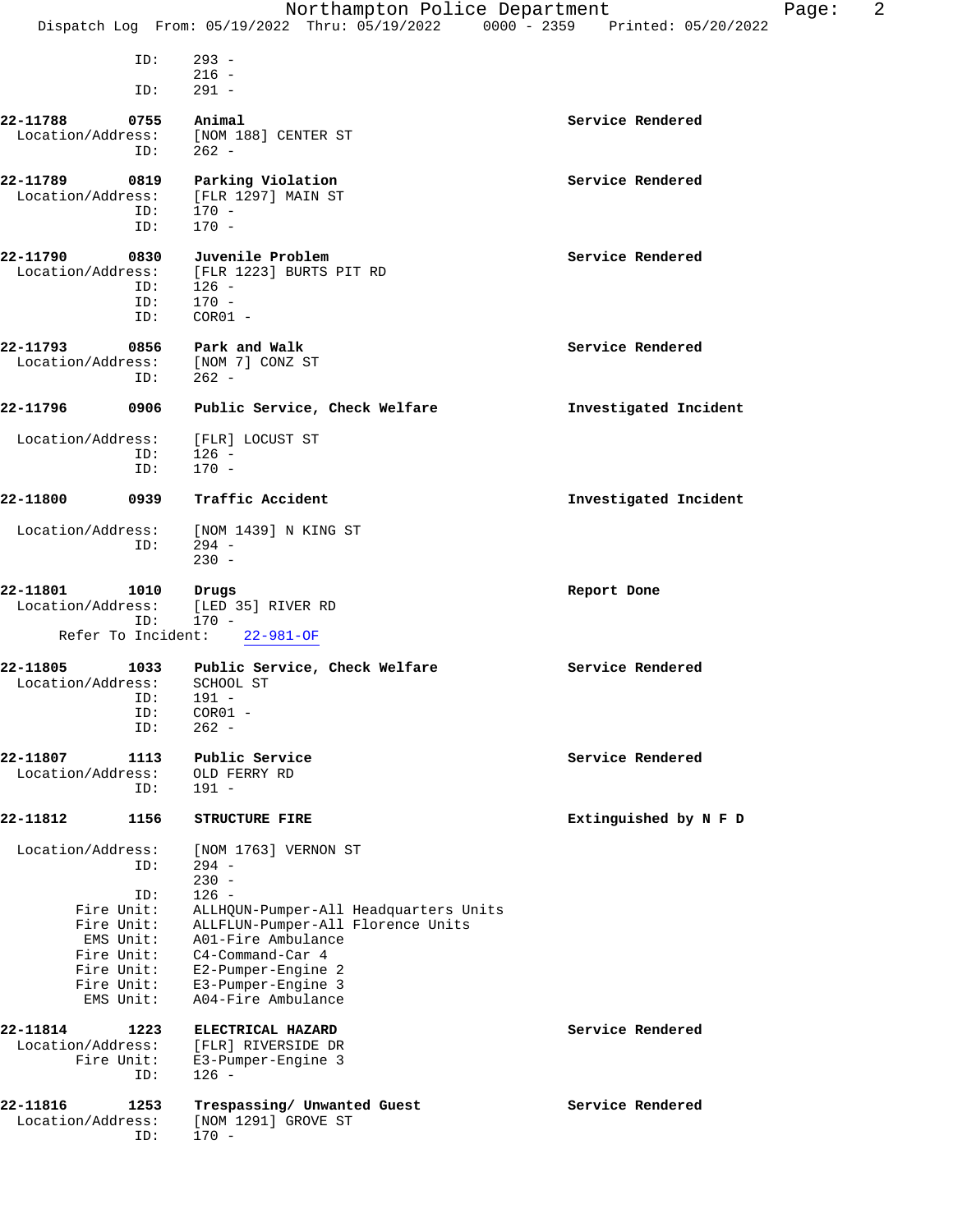|                               |                           | Northampton Police Department                                                  | 3<br>Page:                     |
|-------------------------------|---------------------------|--------------------------------------------------------------------------------|--------------------------------|
|                               |                           | Dispatch Log From: 05/19/2022 Thru: 05/19/2022 0000 - 2359 Printed: 05/20/2022 |                                |
|                               | ID:                       | $294 -$                                                                        |                                |
|                               | ID:                       | $230 -$<br>$COR01 -$                                                           |                                |
|                               | ID:                       | $262 -$                                                                        |                                |
|                               | ID:                       | $126 -$                                                                        |                                |
| 22-11817                      | 1306                      | Suspicious/Wanted                                                              | Investigated Incident          |
| Location/Address:             |                           | [FLR 142] MAIN ST                                                              |                                |
|                               | ID:<br>ID:                | $204 -$<br>$126 -$                                                             |                                |
| 22-11821                      | 1424                      | Motor Vehicle Stop                                                             | Cite/ Warning Issued/ Traffic  |
|                               |                           |                                                                                |                                |
| Location/Address:             | ID:                       | [NOM 849] WOODLAWN AVE<br>$126 -$                                              |                                |
| 22-11825                      | 1519                      | Suspicious/Wanted                                                              | Investigated Incident          |
| Location/Address:             | ID:                       | [NOM 8] OLD SOUTH ST<br>$277 -$                                                |                                |
| 22-11826                      | 1544                      | Motor Vehicle Stop                                                             | Arrest Male 18yrs & Over       |
| Location/Address:             |                           | SOUTH ST + FAIRVIEW AVE                                                        |                                |
|                               | ID:                       | $277 -$                                                                        |                                |
|                               | ID:<br>ID:                | $243 -$<br>$242 -$                                                             |                                |
|                               | Refer To Arrest:          | $22 - 188 - AR$                                                                |                                |
| 22-11827                      | 1544                      | Traffic, Complaint/Hazard                                                      | Referred to Taken Other Agency |
| Location/Address:             |                           | [NOM 1027] BRIDGE ST                                                           |                                |
| 22-11828                      | 1552                      | Disturbance                                                                    | Investigated Incident          |
| Location/Address:             | ID:<br>ID:                | [NOM 182] N KING ST<br>$298 -$<br>$287 -$                                      |                                |
| 22-11832                      | 1640                      | Public Service, Check Welfare                                                  | Investigated Incident          |
| Location/Address:             | ID:                       | [NOM 2639] PLEASANT ST<br>$287 -$                                              |                                |
| 22-11833                      | 1650                      | Motor Vehicle Stop                                                             | Cite/ Warning Issued/ Traffic  |
| Location/Address:             | ID:                       | PLEASANT ST<br>$186 -$                                                         |                                |
| 22-11835                      | 1709                      | Traffic, Complaint/Hazard                                                      | Area Search Negative           |
| Location/Address:             | ID:                       | MAIN ST + CRAFTS AVE<br>$242 -$                                                |                                |
| 22-11836                      | 1713                      | Motor Vehicle Stop                                                             | Cite/ Warning Issued/ Traffic  |
| Location/Address:             | ID:                       | [NOM 1683] WEST ST<br>$186 -$                                                  |                                |
| 22-11837<br>Location/Address: | 1713                      | Property, Lost/Found<br>[NOM 96] MASONIC ST<br>$248 -$                         | Report Done                    |
|                               | ID:<br>Refer To Incident: | $22 - 982 - OF$                                                                |                                |
| 22-11838                      | 1724                      | Traffic, Complaint/Hazard                                                      | Investigated Incident          |
| Location/Address:             | ID:<br>ID:                | [NOM 846] MAIN ST<br>$242 -$<br>$186 -$                                        |                                |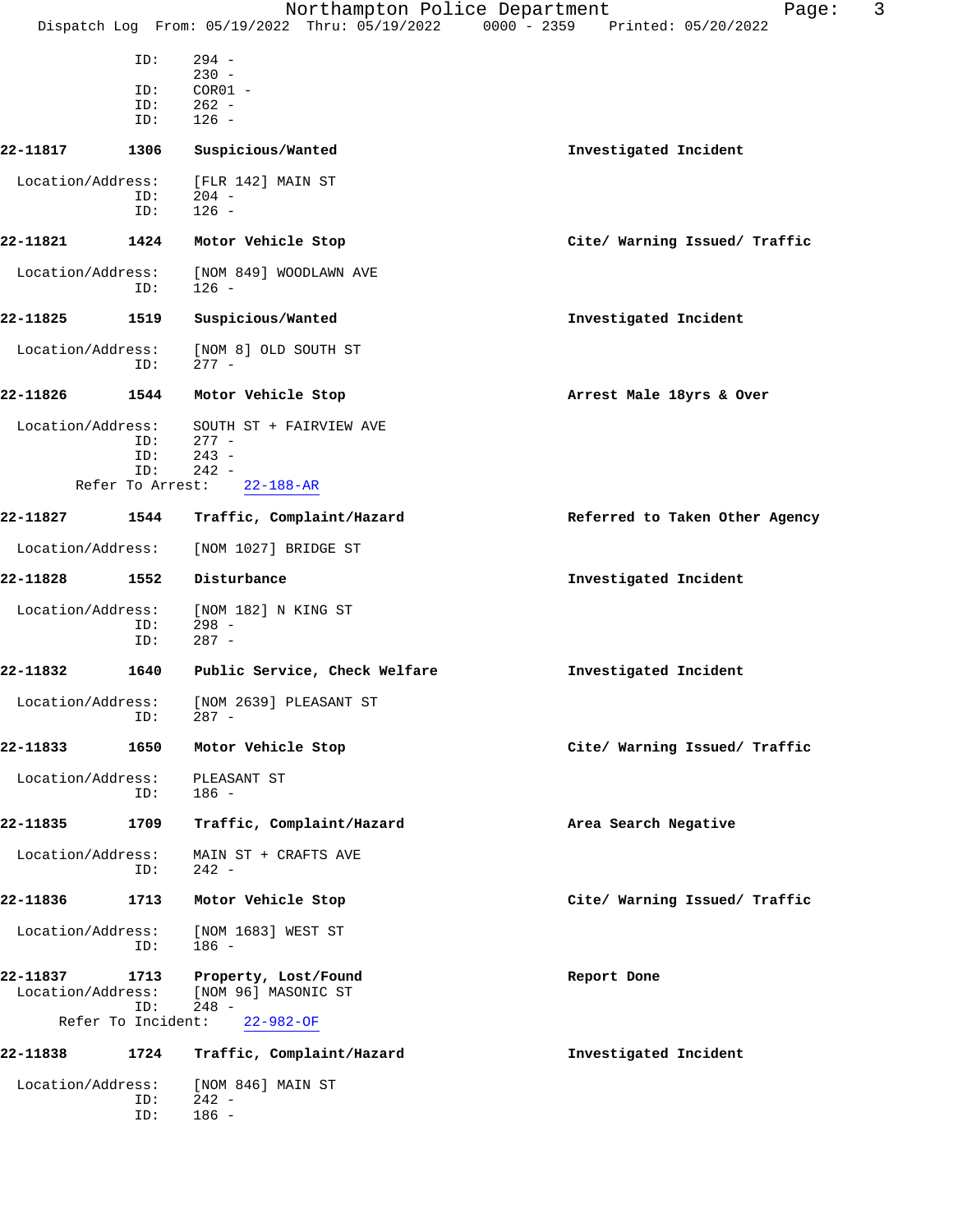|                                                                         | Dispatch Log From: 05/19/2022 Thru: 05/19/2022 0000 - 2359                                                                                                                                                                                                                                                                                | Printed: 05/20/2022   |
|-------------------------------------------------------------------------|-------------------------------------------------------------------------------------------------------------------------------------------------------------------------------------------------------------------------------------------------------------------------------------------------------------------------------------------|-----------------------|
| 22-11844<br>1810<br>Location/Address:<br>ID:                            | Park and Walk<br>MAIN ST<br>$277 -$                                                                                                                                                                                                                                                                                                       | Service Rendered      |
| 22-11846<br>1818<br>Location/Address:<br>ID:<br>EMS Unit:<br>EMS Unit:  | Public Service, Check Welfare<br>[NOM 1192] BRIDGE ST<br>$277 -$<br>A01-Fire Ambulance<br>A04-Fire Ambulance                                                                                                                                                                                                                              | Taken to Hospital     |
| 22-11848<br>1842<br>ID:<br>ID:<br>ID:<br>EMS Unit:<br>ID:<br>ID:<br>ID: | Traffic Accident<br>Location/Address: [FLR] WESTHAMPTON RD + N LOUDVILLE RD<br>$298 -$<br>$46 -$<br>$287 -$<br>Fire Unit: R1-Heavy Rescue-Rescue 1<br>Fire Unit: E3-Pumper-Engine 3<br>A01-Fire Ambulance<br>$242 -$<br>$46 -$<br>$186 -$<br>Fire Unit: C4-Command-Car 4<br>Fire Unit: E2-Pumper-Engine 2<br>Refer To Accident: 22-158-AC | Taken to Hospital     |
| 22-11850<br>Location/Address: REVELL AVE<br>ID:<br>Refer To Incident:   | 1908 Public Service, Check Welfare<br>$287 -$<br>$22 - 983 - OF$                                                                                                                                                                                                                                                                          | Report Done           |
| 22-11852<br>1946<br>Location/Address:<br>ID:                            | Park and Walk<br>[NOM 7] CONZ ST<br>$291 -$                                                                                                                                                                                                                                                                                               | Service Rendered      |
| 22-11853<br>2000<br>Location/Address:<br>ID:<br>ID:<br>ID:              | Alarm/ Burglar/ Holdup Panic<br>[NOM 683] KING ST<br>$287 -$<br>$242 -$<br>$291 -$                                                                                                                                                                                                                                                        | False Alarm           |
| 22-11855<br>2012<br>Location/Address:<br>ID:<br>ID:                     | Alarm/ Burglar/ Holdup Panic<br>[NOM 2398] KING ST<br>$242 -$<br>291 -                                                                                                                                                                                                                                                                    | False Alarm           |
| 22-11856<br>2058<br>Location/Address:<br>ID:                            | Park and Walk<br>MAIN ST<br>$291 -$                                                                                                                                                                                                                                                                                                       | Service Rendered      |
| 22-11857<br>2109                                                        | Disturbance                                                                                                                                                                                                                                                                                                                               | Investigated Incident |
| Location/Address:<br>ID:<br>ID:<br>ID:                                  | [NOM 750] INDUSTRIAL DR<br>$287 -$<br>$298 -$<br>$186 -$                                                                                                                                                                                                                                                                                  |                       |
| 22-11859<br>2117                                                        | Motor Vehicle Stop                                                                                                                                                                                                                                                                                                                        | Verbal Warning Given  |
| Location/Address:<br>ID:                                                | [NOM 99] ARMORY ST<br>$291 -$                                                                                                                                                                                                                                                                                                             |                       |
| 22-11865<br>2259<br>Location/Address:<br>ID:<br>ID:                     | Alarm/ Burglar/ Holdup Panic<br>[NOM 895] CARLON DR<br>$237 -$<br>$216 -$                                                                                                                                                                                                                                                                 | False Alarm           |

**22-11866 2304 STRUCTURE FIRE Extinguished by N F D** Location/Address: CONZ ST

 Fire Unit: ALLHQUN-Pumper-All Headquarters Units Fire Unit: ALLFLUN-Pumper-All Florence Units

ID: 216 -